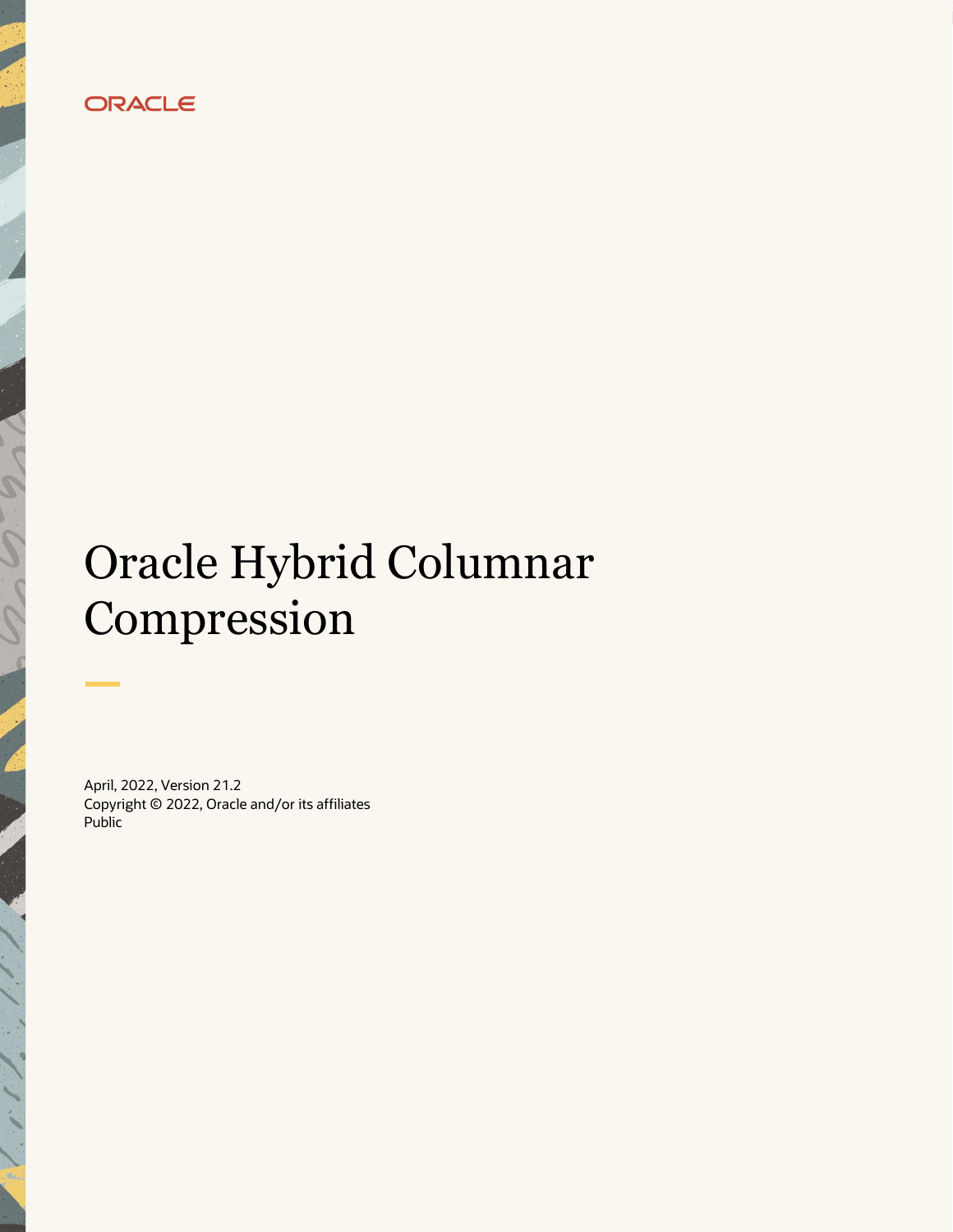## <span id="page-1-0"></span>**Disclaimer**

This document is for informational purposes only and is intended solely to assist you in planning for the implementation and upgrade of the product features described. It is not a commitment to deliver any material, code, or functionality, and should not be relied upon in making purchasing decisions. The development, release, and timing of any features or functionality described in this document remains at the sole discretion of Oracle. Due to the nature of the product architecture, it may not be possible to safely include all features described in this document without risking significant destabilization of the code.

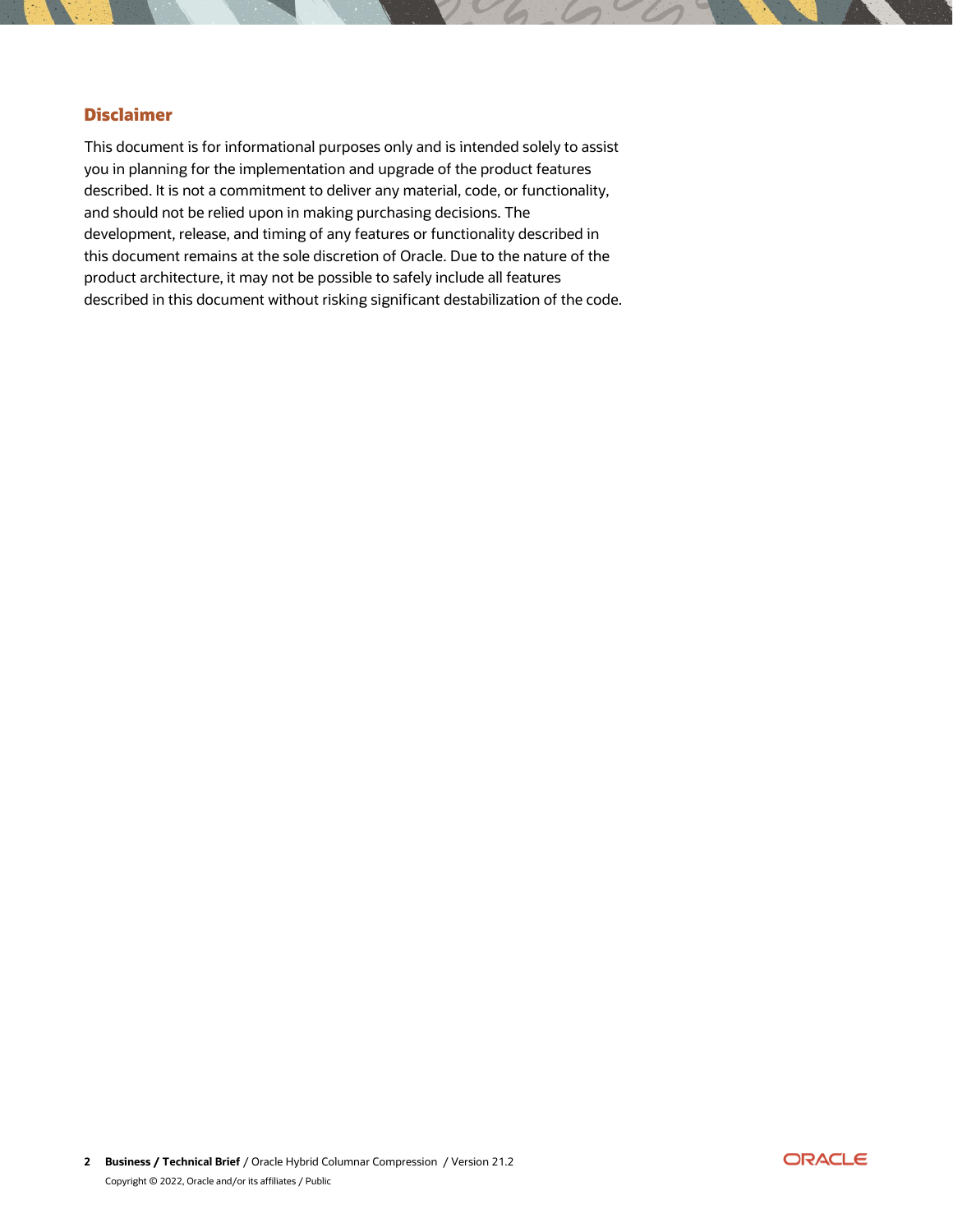## **Table of contents**

| <b>Disclaimer</b>                               | $\mathbf{2}$ |
|-------------------------------------------------|--------------|
| <b>Introduction</b>                             | 4            |
| <b>Data Compression</b>                         | 4            |
| <b>Warehouse (Query) Compression</b>            | 6            |
| <b>Archive Compression</b>                      | 7            |
| <b>Cost Savings with Exadata</b>                | 8            |
| <b>Compression Best Practices</b>               | 8            |
| <b>Enabling Compression for Existing Tables</b> | 9            |
| <b>Row Level Locking</b>                        | 10           |
| <b>Conclusion</b>                               | 10           |
| <b>Free Compression Advisor</b>                 | 11           |
|                                                 |              |

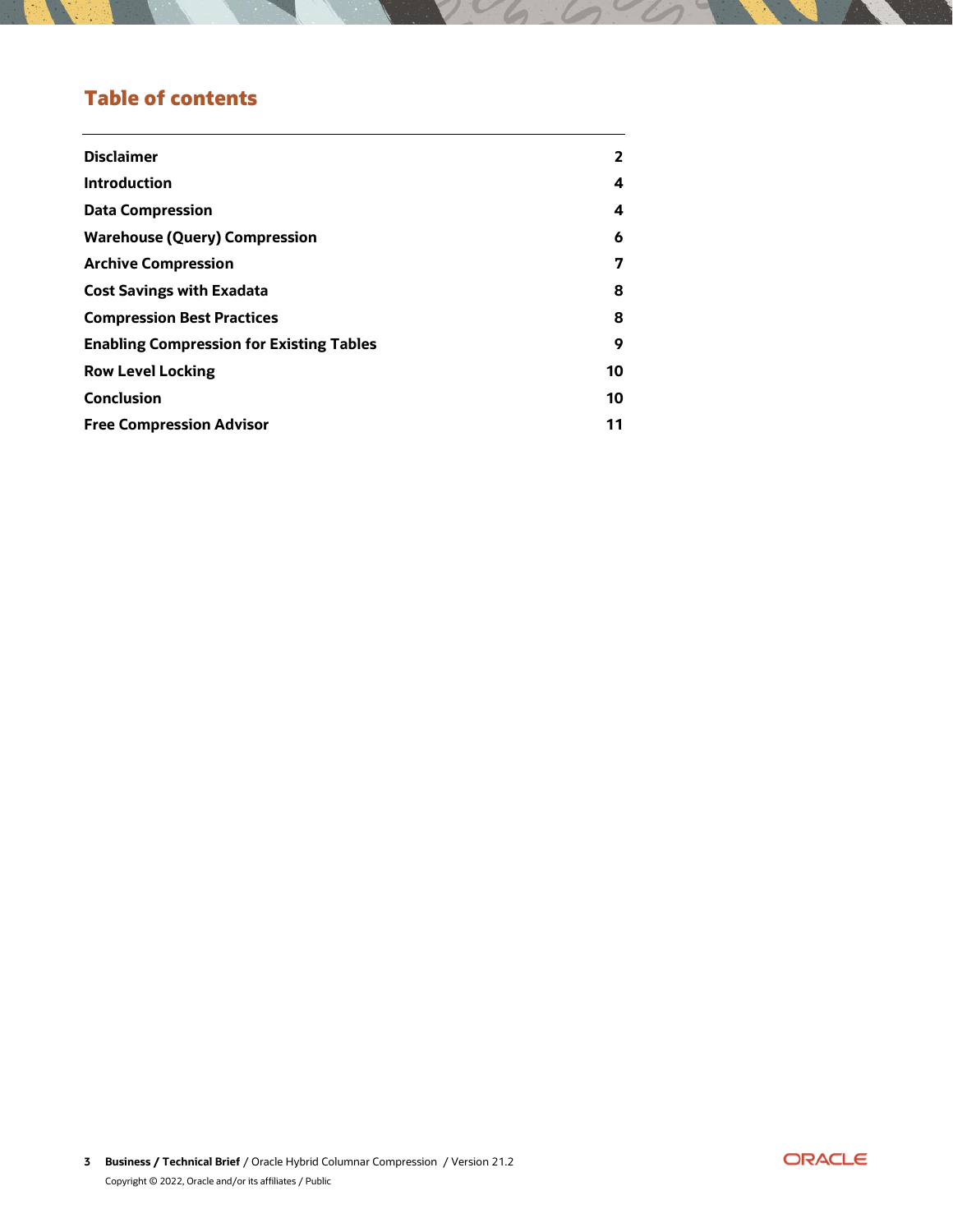#### <span id="page-3-0"></span>**Introduction**

Hybrid Columnar Compression (HCC) enables the highest levels of data compression and provides enterprises with tremendous cost-savings, and performance improvements, due to reduced I/O. HCC is optimized to use both database and storage capabilities on Exadata to deliver tremendous space savings and revolutionary performance.

With average data compression ratios of 10x from HCC, IT managers can drastically reduce, and often eliminate, their need to purchase new storage for several years. For example, a 100-terabyte database achieving a 10x data compression ratio would utilize only 10 terabytes of physical storage. With 90 terabytes of storage now available, IT organizations could potentially delay storage purchases for a significant amount of time. The 90 terabytes of storage could be used to store up to 9 more databases with 100 terabytes of data compressed to 10 terabytes of actual disk space each.

Hybrid Columnar Compression is an enabling technology for both HCC Warehouse (Query) Compression and HCC Archive Compression. We will discuss each of these capabilities in detail later in this document, but first we will explore the implementation, and significant benefits, of Hybrid Columnar Compression on Exadata.

#### <span id="page-3-1"></span>**Data Compression**

Traditionally, data has been organized within a database block in a 'row' format, where all column data for a particular row is stored sequentially within a single database block. Having data from columns, with different data types stored close together, limits the amount of storage savings achievable with compression technology. An alternative approach is to store data in a 'columnar' format, where data is organized, and stored, by column.

Storing column data together, with the same data type and similar characteristics, dramatically increases the storage savings achieved from compression. However, storing data in this manner can negatively influence database performance when application queries access more than one or two columns, perform even a modest number of updates or insert small numbers of rows per transaction.

Oracle's Hybrid Columnar Compression technology is a new method for organizing data within a database block. As the name implies, this technology utilizes a combination of both row and columnar methods for storing data. This hybrid approach achieves the compression benefits of columnar storage, while avoiding the performance shortfalls of a pure columnar format.

A logical construct called the compression unit (CU) stores a set of hybrid columnar compressed rows. When data is loaded, column values for a set of rows are grouped together and compressed (columns are not re-ordered or combined within the compression unit). After the column data for a set of rows is compressed, it is stored in a compression unit.

#### **Database Storage Reduction**

Average data compression ratios can range from 6x to 15x depending on which Hybrid Columnar Compression level is implemented – real world customer benchmarks have resulted in data compression ratios of up to 204x.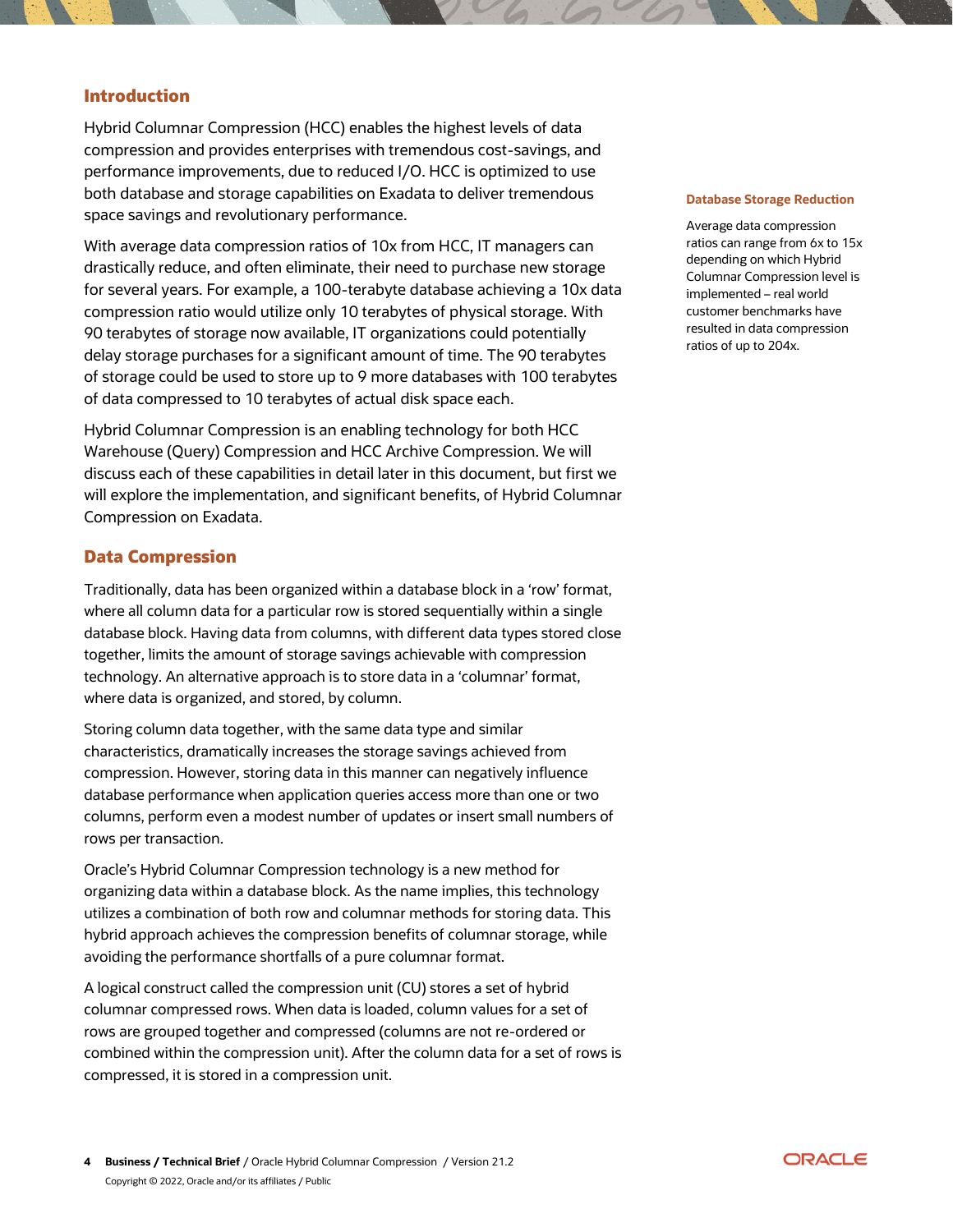

#### Table 1. Logical Compression Unit

To maximize storage savings with Hybrid Columnar Compression, data must be loaded using data warehouse bulk loading (direct path) techniques. Examples of bulk load operations commonly used in data warehouse environments are:

- Insert statements with the APPEND hint
- Parallel DML
- Direct Path SQL\*LDR
- Create Table as Select (CTAS)

Queries on hybrid columnar compressed data often run in the Exadata storage cells with Smart Scans, using a high performance query engine that utilizes special columnar processing techniques. Data sent back to the database server(s) is usually compressed (and is typically much less data than is read from disk) and the compressed data is subsequently processed by the database server(s). Note that data remains compressed not only on disk, but also remains compressed in the Exadata Smart Flash Cache, on the RDMA network fabric, in the database server buffer cache, as well as when doing RMAN backups or log shipping to Data Guard.

One of the key benefits of the hybrid columnar approach is that it provides both the compression, and performance, benefits of columnar storage without sacrificing the robust feature set of the Oracle Database. For example, while optimized for scan-level access, Oracle is still able to provide efficient row-level access, with entire rows typically retrieved with a single I/O, because row data is self-contained within compression units.

In contrast, pure columnar formats require at least one I/O per column for rowlevel access. With data warehousing tables generally having hundreds of columns, it is easy to see the performance benefits of Hybrid Columnar Compression on Exadata. Further, tables using Hybrid Columnar Compression on Exadata still benefit from all of the high availability, performance and security features of the Oracle Database.

While HCC compressed data can be modified using conventional Data Manipulation Language (DML) operations, such as UPDATE and DELETE - HCC is best suited for applications with no, or very limited DML operations. If frequent UPDATE and DELETE operations are planned on a table or partition, then Advanced Row Compression (a feature of Oracle Advanced Compression) is better suited for such data. Starting with Oracle Database 12.2, HCC automatically compresses new data from SQL INSERT ... SELECT statements, without the

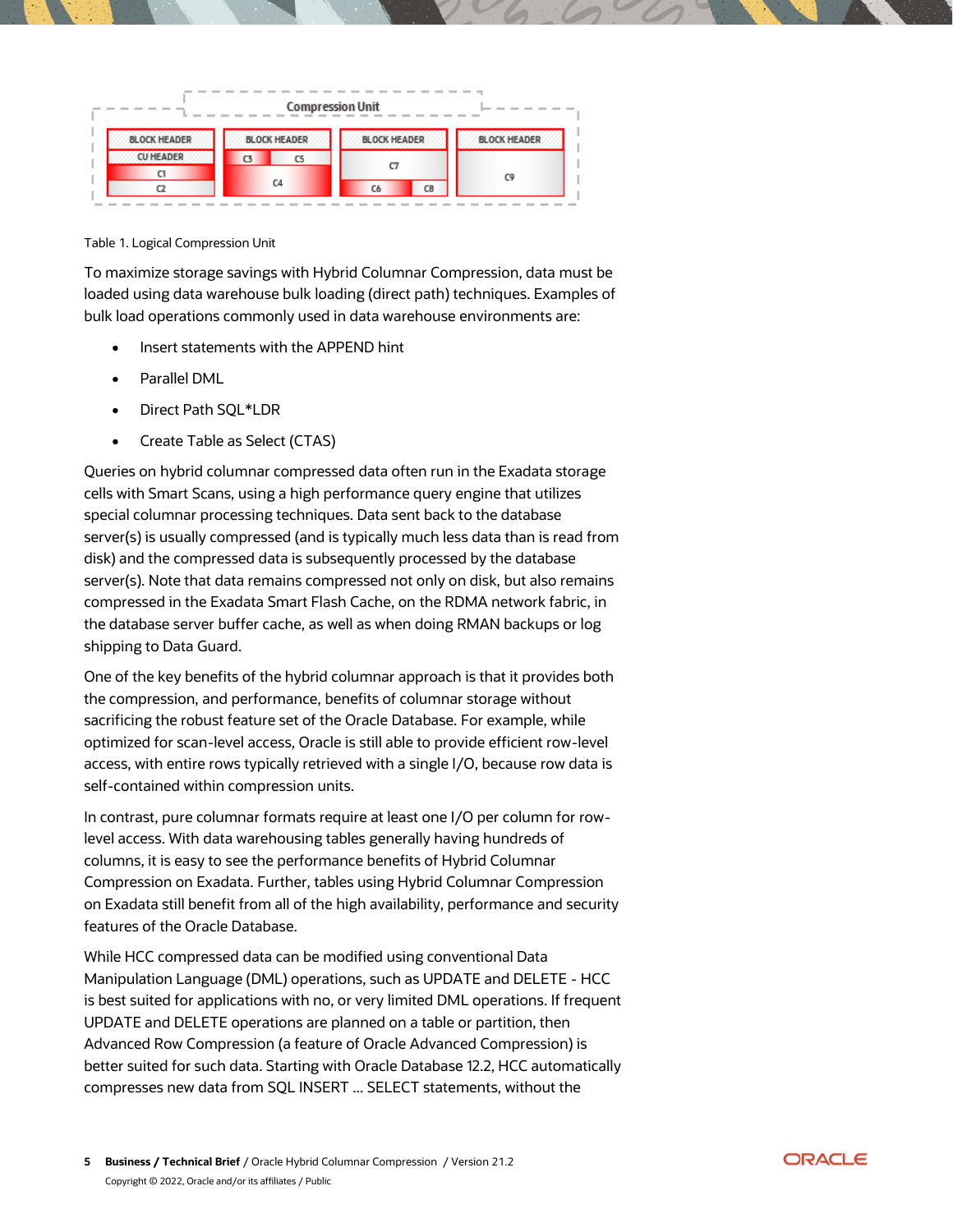APPEND hint and array inserts from programmatic interfaces such as PL/SQL and the Oracle Call Interface (OCI).

#### <span id="page-5-0"></span>**Warehouse (Query) Compression**

Data warehouses have become increasingly important in the day-to-day operations of enterprises. They are responsible for storing significant amounts of data, transforming that data into strategic information, and providing management with the necessary intelligence to run the enterprise. As the importance of data warehouses has increased, so too has the amount of data managed by data warehouses. With data volumes often doubling every two years, IT Managers are experiencing significant challenges in both storage costs and application query performance. HCC Warehouse Compression is the nextgeneration HCC compression feature dedicated to solving both of these challenges.

HCC Warehouse (also called HCC Query) Compression provides significant storage savings by leveraging Hybrid Columnar Compression technology. Query Compression typically provides a 10:1 (10x) data compression ratio, delivering roughly five times the industry average savings. For example, enabling Query Compression on an uncompressed 100-terabyte data warehouse would reduce the storage requirements to only 10 terabytes. Query Compression would return 90 terabytes of storage back to the enterprise for other uses. In fact, the enterprise could use this reclaimed storage to support the growth of its data warehouse without purchasing additional storage for over 4 years, assuming the database doubled in size every two years. Clearly, storage savings of this magnitude dramatically reduce costs as enterprises can significantly delay storage purchases for many years.

Many data warehouse applications are hitting a performance bottleneck due to growth in data volumes. Analytical queries are scanning hundreds of gigabytes, if not terabytes of data making the storage system the limiting factor to performance and scalability. With Oracle Exadata Storage Server, traditional and costly remedies such as purchasing additional disks to improve scan performance and I/O throughput are no longer necessary. With Exadata's massively parallel storage grid, Smart Scan capabilities and HCC Query Compression, IT administrators are no longer forced to increase the number of disk drives in their storage arrays simply to increase performance.

While HCC Query Compression is a database storage optimization feature, the implementation of Hybrid Columnar Compression on Exadata is optimized to improve I/O scan performance during typical data warehouse queries. The I/O required to scan a HCC query-compressed table typically decreases by the compression ratio achieved. Therefore, scan-oriented queries that access a table that has a compression ratio of 10:1 will likely have a reduction in I/O of up to 10x. Total query performance will also likely improve, however it will depend on the available CPU resources.

Further improving performance is Exadata's Smart Scan technology, which greatly reduces the amount of data sent from storage to the database server by offloading much of the scan activities to the Exadata storage. Exadata Smart Scan works directly on Hybrid Columnar compressed data on Exadata. With this

#### **Two Levels of Compression**

HCC Query Compression provides two levels of compression: LOW and HIGH. HCC Query Compression HIGH typically provides a 10x reduction in storage, while HCC Query Compression LOW typically provides a 6x reduction. Both levels are optimized on Exadata to increase scan query performance by taking advantage of the fewer number of blocks on disk.

To maximize the storage savings and query performance benefits of HCC Query Compression, the default level is HIGH. The increased storage savings may cause data load times to increase modestly. Therefore, HCC Query Compression LOW should be chosen for environments where load time service levels are more critical than query performance.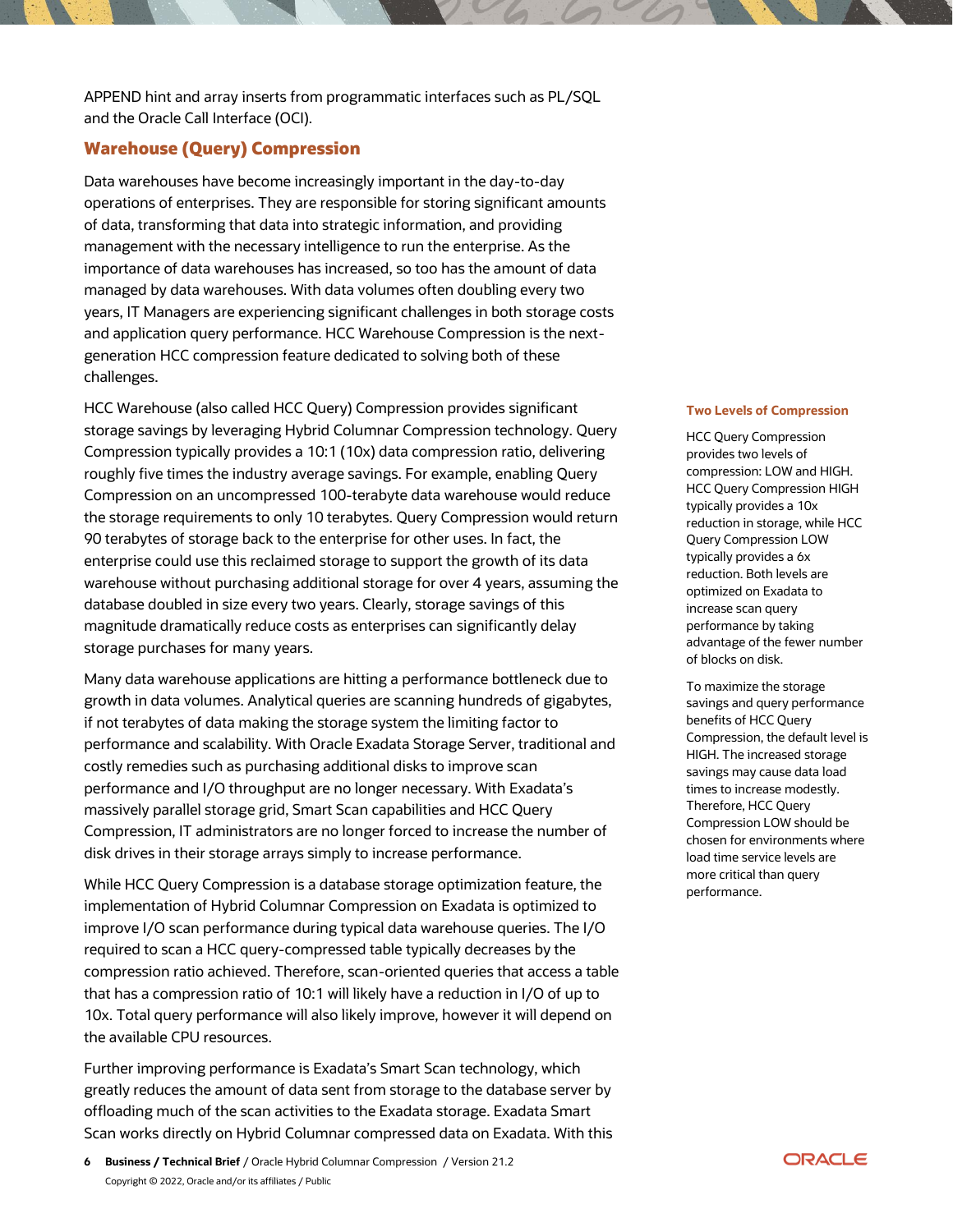level of improvement in I/O scan performance, HCC Query Compression reduces costs by both decreasing the amount of storage required and by eliminating the need to increase the number of disk drives and related hardware to meet performance objectives.

### <span id="page-6-0"></span>**Archive Compression**

One of the biggest challenges facing IT administrators today is the cost and complexity of managing historical data. IT managers are being forced to reduce costs, yet conflicting business requirements dictate that data be kept available for significantly longer periods, often indefinitely.

Organizations have developed Information Lifecycle Management (ILM) strategies to help mitigate the costs of storing this data. As data ages, the typical ILM strategy involves moving data to less expensive storage, including less expensive disk drives and often archiving this data to tape. As a result, the more expensive and higher performing disk drives are used exclusively for the most recent and thus most accessed data. Hybrid Columnar Compression's Archive Compression is a new approach to reducing the storage requirements and costs of storing this historical data.

HCC Archive Compression provides significant storage savings by leveraging Hybrid Columnar Compression technology. HCC Archive Compression is optimized to maximize storage savings, typically achieving a compression ratio of 15:1 (15x). That is, an uncompressed table or partition would require 15x more storage than a table or partition using HCC Archive Compression.

In contrast to HCC Query Compression, HCC Archive Compression is a pure storage saving technology. Tables or partitions utilizing HCC Archive Compression will typically experience a decrease in performance - a factor of the compression algorithm being optimized for maximum storage savings. Therefore, HCC Archive Compression is intended for tables or partitions that store data that is rarely accessed.

Databases supporting any application workload, including OLTP and data warehouses, can use HCC Archive Compression to reduce the storage requirements of historical data. Oracle supports enabling any type of table compression at the partition or sub-partition level. An OLTP application, therefore, can store historical data in partitions with HCC Archive Compression, while active data remains in partitions with Oracle's Advanced Row Compression. Advanced Row Compression, a feature of Oracle Advanced Compression, is a compression technology that is optimized for active transactional databases. Advanced Row Compression typically provides data compression ratios of 2x - 4x, delivering significant savings to OLTP databases.

Data Warehouses on Exadata will typically store frequently queried data in partitions with HCC Query Compression (for performance), while historical data is stored in partitions with HCC Archive Compression (for storage savings).

While query performance against tables or partitions with HCC Archive Compression is slower than tables or partitions with HCC Query Compression or

#### **Eliminates Need for Tape Archives**

In many applications, historical data is responsible for consuming up to 80% of the allocated storage. It is no wonder that IT administrators are implementing ILM strategies that archive much of this historical data to tape. However, this approach has several inherent flaws. Once data is archived to tape, the application can no longer access this data directly. In order to access the archived data, IT administrators must first restore the data from tape and load it back into the database. This can take a tremendous amount of time and does not meet the requirements of today's fastpaced businesses.

HCC Archive Compression provides the storage savings benefits of archiving data to tape while keeping this data online for immediate access and modification. Further, as the application evolves, all the historical data will evolve with the database schema modifications, such as new columns, constraints, etc. Therefore, when an application user needs to access historical data, the application will be able to seamlessly service queries without any need to involve IT administrators or application developers.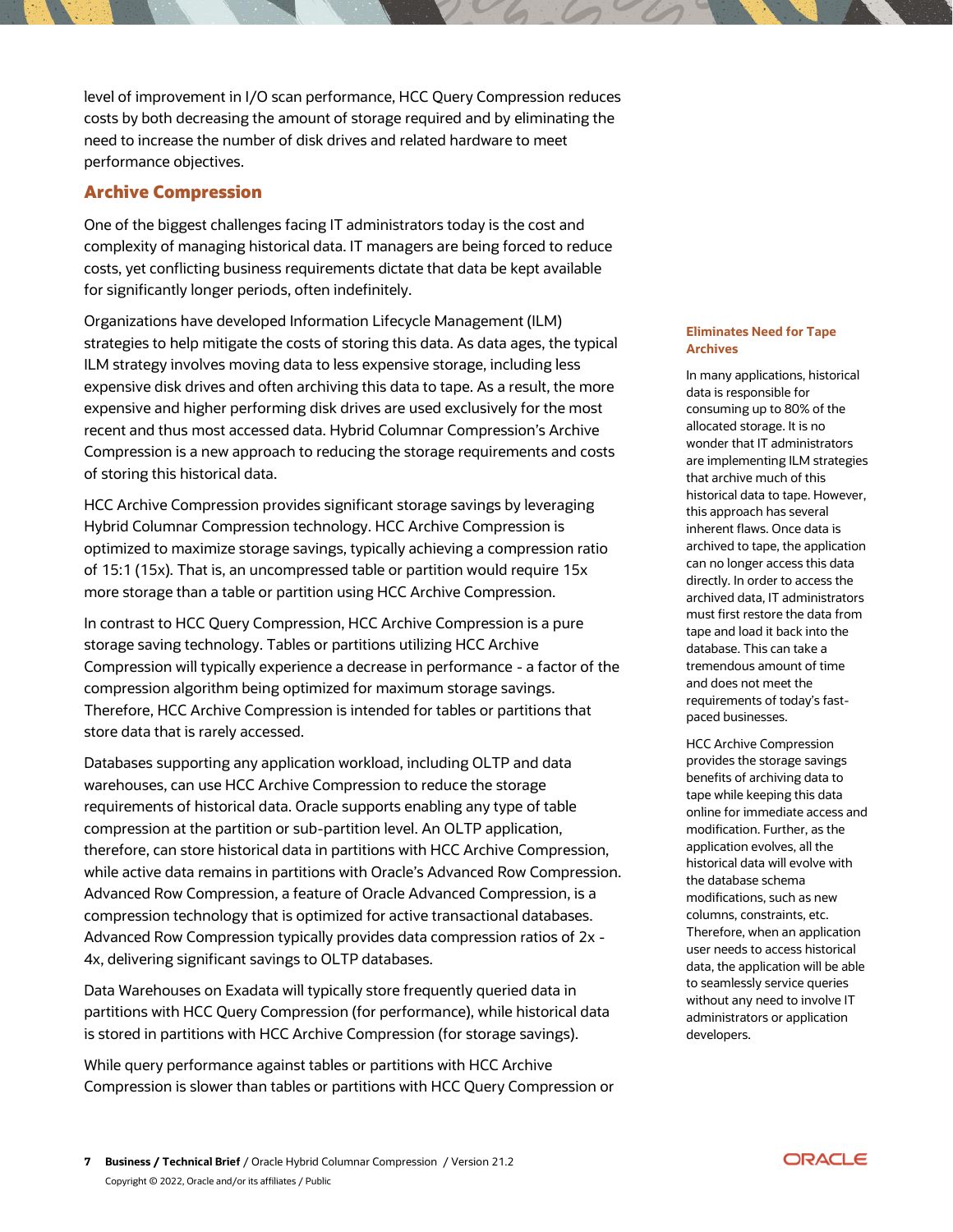Advanced Row Compression, they are orders of magnitude faster than queries against data that is archived to tape.

#### <span id="page-7-0"></span>**Cost Savings with Exadata**

Hybrid Columnar Compression is an included feature of Exadata, with no additional licensing required. Each new generation of Exadata comes with additional hardware capabilities, including disk capacity. The current generation (X9M) High Capacity (HC) and Extended (XT) storage servers have 216 TB of hard disk capacity, up from 168 TB from the previous generation (X8M). If that 48 TB of additional storage is used for HCC compressed data with archive compression, that's an additional 720 TB of storage per storage cell.

HC and XT storage servers contain the same hard disk capacity, but the HC storage servers also include NVMe Flash and Persistent Memory for fast, efficient transaction processing and automatic storage tiering. Customers that want to take advantage of the space and cost savings of HCC, but don't need additional transaction processing capabilities can add XT storage servers to a new or existing Exadata, which contain only hard disk storage capacity. Adding an X9M XT storage cell provides 216 TB of hard disk storage capacity. At 15:1 archive compression, you have increased your storage capacity by over 3.2 PB per XT storage cell.

Adding XT storage cells for new HCC storage makes economical sense, but if you are already using HCC on your HC or Extreme Flash (EF) storage nodes and need to free up that hard disk capacity for highly transactional data, migrating HCC compressed data to XT storage can extend the life of your existing storage, yielding additional cost savings.

#### <span id="page-7-1"></span>**Compression Best Practices**

- The best test environment for Hybrid Columnar Compression is where you can most closely duplicate the production environment– this will provide the most realistic (pre- and post- compression) performance comparisons.
- The use of Hybrid Columnar Compression is also available with Oracle SuperCluster, FS Flash Storage System, ZFS Storage Appliance (ZFSSA) and Oracle Database Appliance (ODA).
- Hybrid Columnar Compression is NOT supported for use with the LONG data types.
- The use of UNIFORM EXTENTS is not recommended with Hybrid Columnar Compression as there is no benefit to configuring uniform extent size for most workloads. Uniform extents, when used in parallel direct load (DSS), can cause significant space wastage and impact full scan performance. Space wastage is because during segment merge the database cannot trim the last partially used extent. The wastage is linear to the degree of parallelization (DOP) as well as extent size. Scan performance is also impacted due to same underlying reason – lots of unused blocks (from last extent) merged into the base segment.

.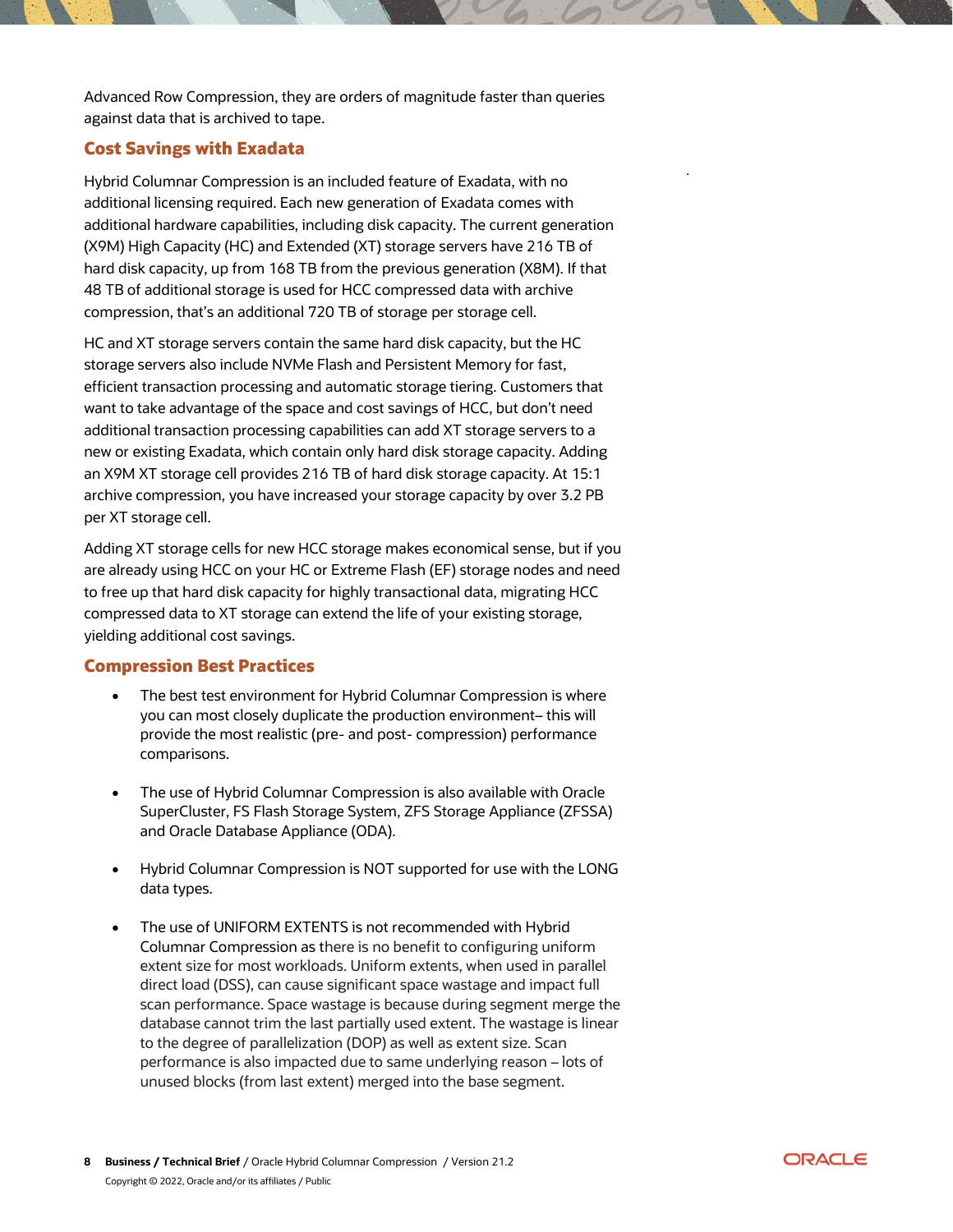- There are no restrictions with Hybrid Columnar Compression in regards to the minimal amount of data needed with HCC. HCC can be very effective even with only a few MB's of data per segment/partition. However, when using smaller amounts of data (MB's per segment) and Parallel Loads it is important to note that Parallel Loads sometime use temp segment merge, where each loader process creates a separate segment, in this scenario Oracle recommends having a couple of hundred MB's per segment/partition.
- Hybrid Columnar Compression is designed for relational data, not for unstructured data in BLOBs (or CLOBs). LOBs are best stored in the Oracle Database as SecureFiles LOBs. Advanced LOB Compression and Advanced LOB Deduplication, features of Oracle Advanced Compression, can reduce the amount of storage required for SecureFiles LOBs.
- Hybrid Columnar Compression does not compress indexes or Index-Organized Tables (IOT's). Indexes (and IOT's) can be compressed using Prefix Compression, which is included with Oracle Database Enterprise Edition.
- DML UPDATE operations, against a Hybrid Columnar Compressed table/partition, can reduce the overall compression savings over time since data UPDATED, via DML operations, will not be compressed to the same data compression ratio as other HCC compressed data.

## <span id="page-8-0"></span>**Enabling Compression for Existing Tables**

For new tables and partitions, enabling Hybrid Columnar Compression is as easy as simply CREATEing the table or partition and specifying a compression level, see example below:

#### CREATE TABLE … **COLUMN STORE COMPRESS FOR QUERY HIGH;**

The **….COMPRESS FOR QUERY HIGH** compression level is used as an example in this document, the additional compression levels, available with Hybrid Columnar Compression, include:

#### **… COLUMN STORE COMPRESS FOR QUERY LOW**

#### **… COLUMN STORE COMPRESS FOR ARCHIVE LOW**

#### **… COLUMN STORE COMPRESS FOR ARCHIVE HIGH**

For existing tables and partitions, there are a number of recommended approaches to enabling Hybrid Columnar Compression:

## **ALTER TABLE … COLUMN STORE COMPRESS FOR QUERY HIGH**

This approach will enable Hybrid Columnar Compression for all future DML - however, the existing data in the table will remain uncompressed.

#### **Online Redefinition (DBMS\_REDEFINITION)**

This approach will enable Hybrid Columnar Compression for future DML and will compress existing data. Using DBMS\_REDEFINITION keeps the table online for both read/write activity during the migration. Run DBMS\_REDEFINITION in parallel for best performance.

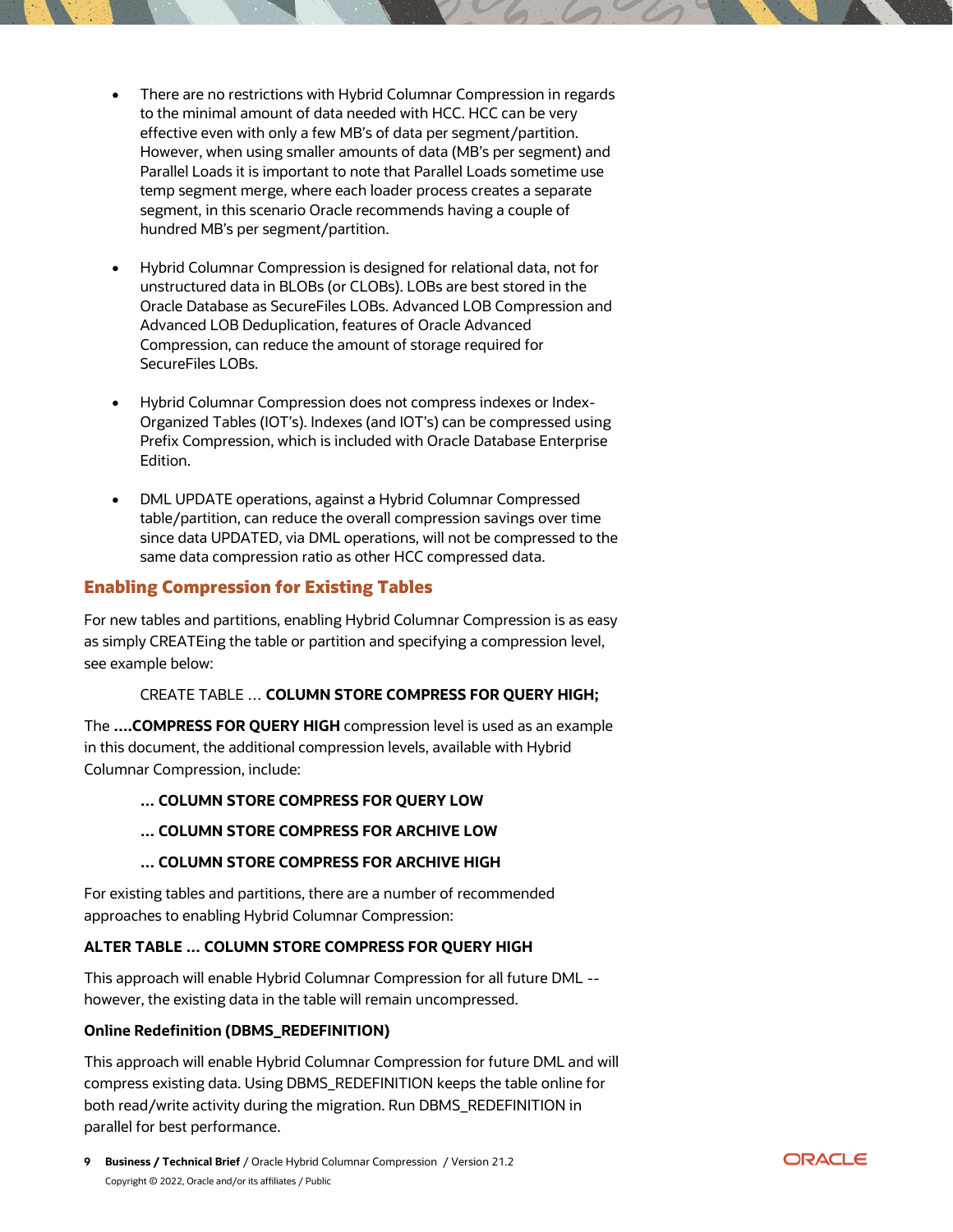Online redefinition will clone the indexes to the interim table during the operation. All the cloned indexes are incrementally maintained during the sync (refresh) operation so there is no interruption in the use of the indexes during, or after, the online redefinition. The only exception is when online redefinition is used for redefining a partition -- any global indexes are invalidated and need to be rebuilt after the online redefinition.

#### **ALTER TABLE … MOVE COLUMN STORE COMPRESS FOR QUERY HIGH**

This approach will enable Hybrid Columnar Compression for future DML and will compress existing data. While the table is being moved, it is online for read activity but has an exclusive (X) lock – so all DML will be blocked until the move command completes. Run ALTER TABLE…MOVE in parallel for best performance.

ALTER TABLE… MOVE will invalidate any indexes on the partition or table; those indexes will need rebuilt after the ALTER TABLE… MOVE. For partition moves, the use of ALTER TABLE… MOVE PARTITION with the UPDATE INDEXES clause will maintain indexes (it places an exclusive (X) lock so all DML will be blocked until the move command completes) – not available for non-partitioned tables.

The ALTER TABLE... MOVE statement allows you to relocate data of a nonpartitioned table, or of a partition of a partitioned table, into a new segment, and optionally into a different tablespace. ALTER TABLE…MOVE COLUMN STORE COMPRESS FOR QUERY HIGH compresses the data by creating new extents for the compressed data in the tablespace being moved to -- it is important to note that the positioning of the new segment can be anywhere within the data file, not necessarily at the tail of the file or head of the file. When the original segment is released, depending on the location of the extents, it may or may not be possible to shrink the data file.

#### **ALTER TABLE … MOVE TABLE/PARTITION/SUBPARTITION … ONLINE**

This approach will enable Hybrid Columnar Compression for future DML and will compress existing data. ALTER TABLE ... MOVE PARTITION/SUBPARTITION … **ONLINE** allows DML operations to continue to run uninterrupted on the table/partition/subpartition that is being moved. Indexes are maintained during the move partition operation, so a manual index rebuild is not required.

#### *Note: Please see the current Oracle Database documentation for additional details, usage examples and restrictions regarding these operations*

## <span id="page-9-0"></span>**Row Level Locking**

Hybrid Columnar Compression uses one lock per CU. Optionally; users can choose to enable Row Level Locking for Compression Units. The default, with HCC, is NO ROW LEVEL LOCKING; ROW LEVEL LOCKING is explicitly specified during a CREATE TABLE or ALTER TABLE MOVE operation.

#### <span id="page-9-1"></span>**Conclusion**

With exploding data volume growth in both data warehouses and OLTP applications, IT and database Managers need tools to efficiently manage their IT infrastructure while controlling costs and maintaining or improving performance.